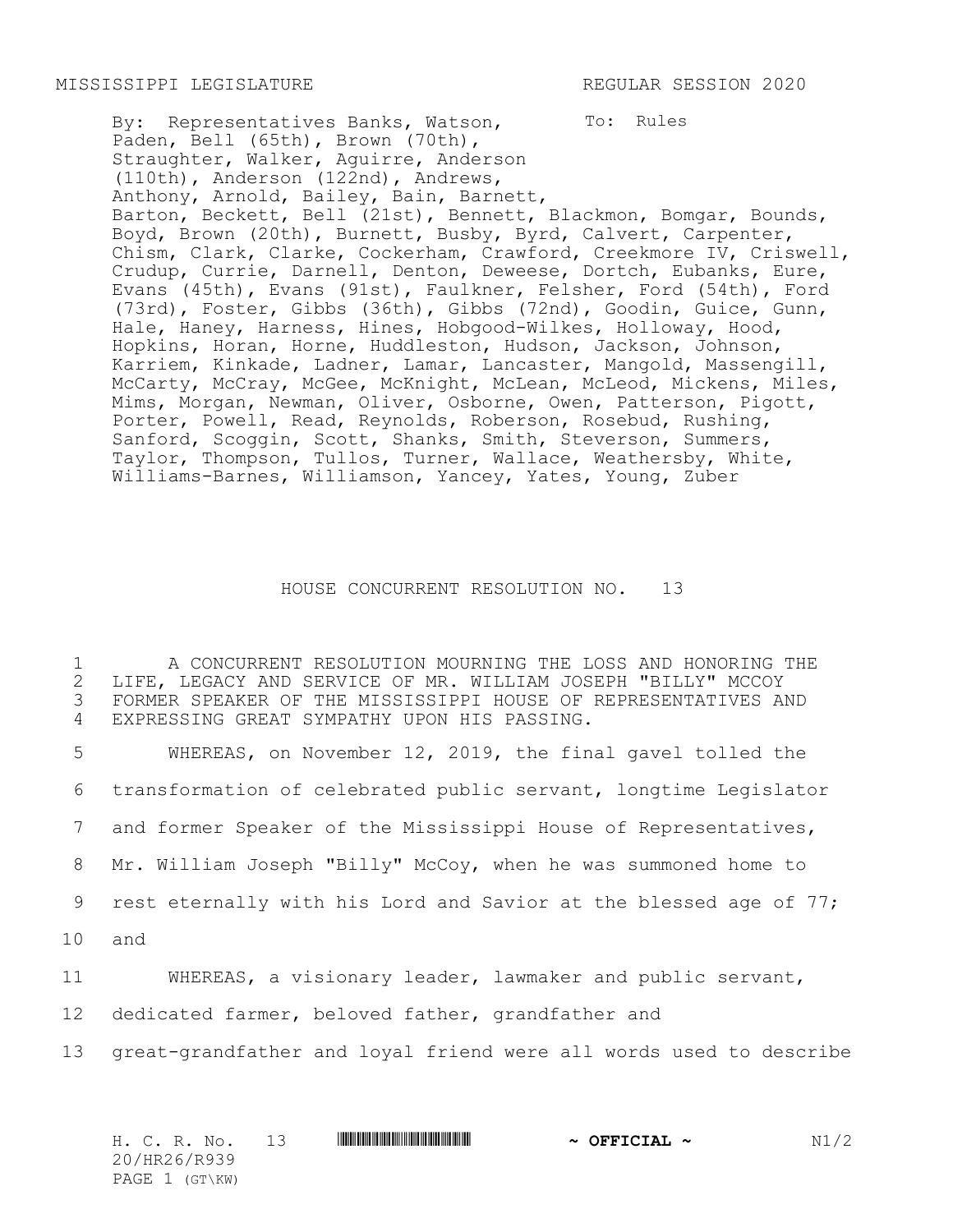the man most often referred to with love and admiration as "Billy"; and

 WHEREAS, born in Prentiss County on August 14, 1942, to the late Elmer E. McCoy and Susie Beasley McCoy, who were longtime educators, a young Billy was raised with his hands in the Mississippi soil, working the fields and following the good teachings of his Appalachian family ancestry; and

 WHEREAS, his love for the land was further nurtured during his education in the Prentiss County Public Schools, where he particularly enjoyed his involvement with the Future Farmers of America, and his education at Northeast Mississippi Junior College, where he earned an undergraduate degree in agriculture and Mississippi State University, where he earned his degree in agriculture education; and

 WHEREAS, he began his path, soon to be legacy of public service, immediately after obtaining his college education, when he became a Vocational Agriculture Teacher for a few years and went on to work for State Auditor Hamp King as an auditor of public schools; and

 WHEREAS, Billy's inspiration to public service with the Mississippi House of Representatives was born with his father, former State Representative Elmer E. McCoy, who served the Legislature for 16 years; and

 WHEREAS, in 1980, Representative William Joseph "Billy" McCoy began serving as the State Representative for House District 3

H. C. R. No. 13 **. AND AND AN ABSE AND A OFFICIAL ~** 20/HR26/R939 PAGE 2 (GT\KW)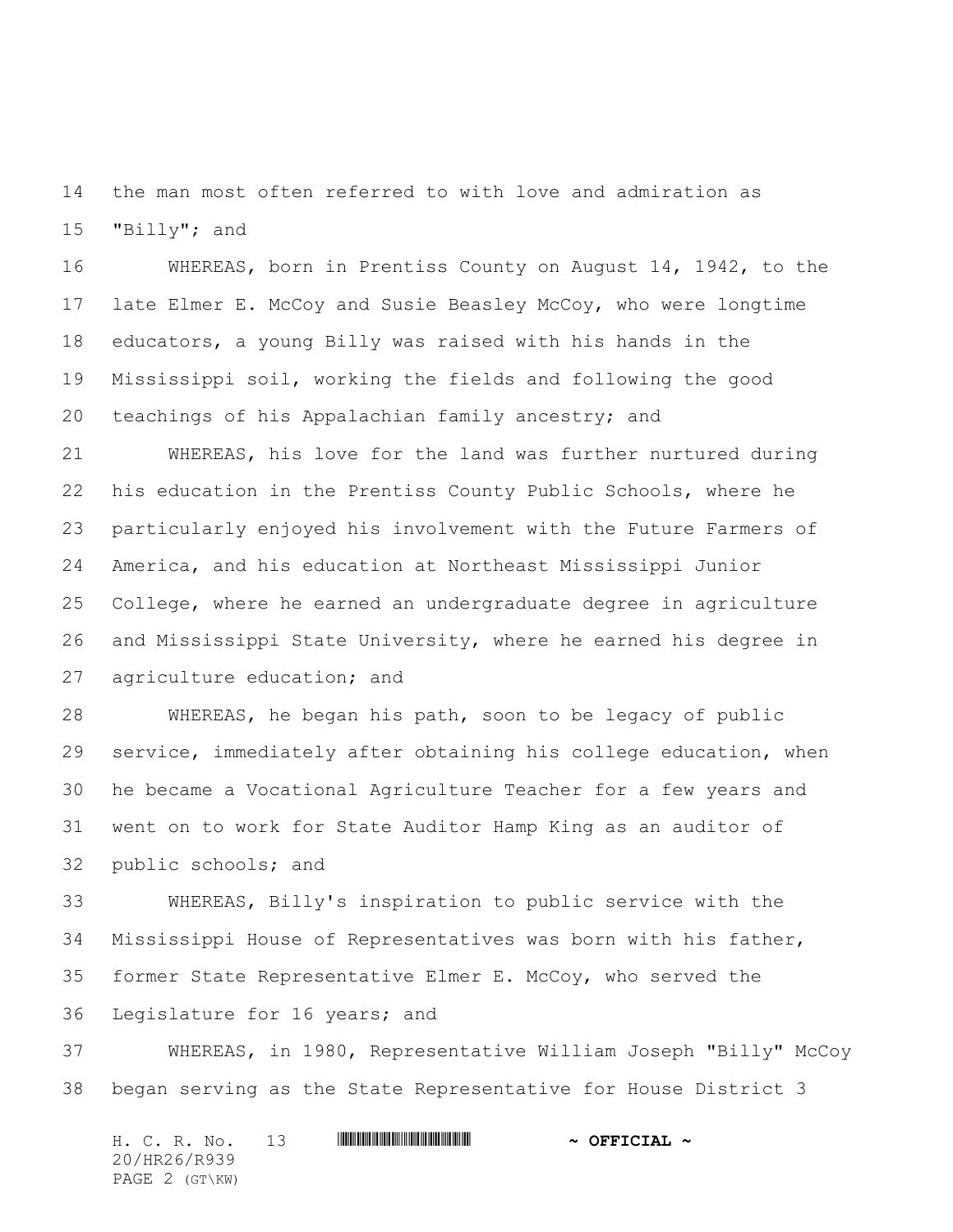that his father previously represented, and would continue serving that district and the people of the State of Mississippi for the next 32 years with pride and distinction; and

 WHEREAS, his strong work ethic combined with his political savvy caused him to quickly rise from freshman legislator to influential Vice Chairman of the Highways and Highway Financing (now Transportation) Committee in 1984, to his appointment as Chairman of the House Education Committee in 1993, to his tapping in 2000 to chair the powerful House Ways and Means Committee, and culminating in his 2004 election by his colleagues to the Office of Speaker of the House of Representatives, in which he served two terms; and

 WHEREAS, Speaker McCoy was a guiding force in virtually every meaningful economic development, educational, transportation and agricultural program, and amongst his proudest legislative moments were the 1987 Four-Lane Highway Program for which he is credited with being the co-author and "work horse," and the Mississippi Adequate Education Program, which modernized and equalized the funding for public education all across Mississippi and included a one cent sales tax to enhance monies to public schools; and

 WHEREAS, during his more than three decades of diligence and devotion to the needs of the citizens of Mississippi, many constituents, colleagues and friends often referred to him as the "People's Champion" because of his progressive attitude and his keen vision and perspective about the future of Mississippi, and

H. C. R. No. 13 **. AND AND AN ABSE AND A OFFICIAL ~** 20/HR26/R939 PAGE 3 (GT\KW)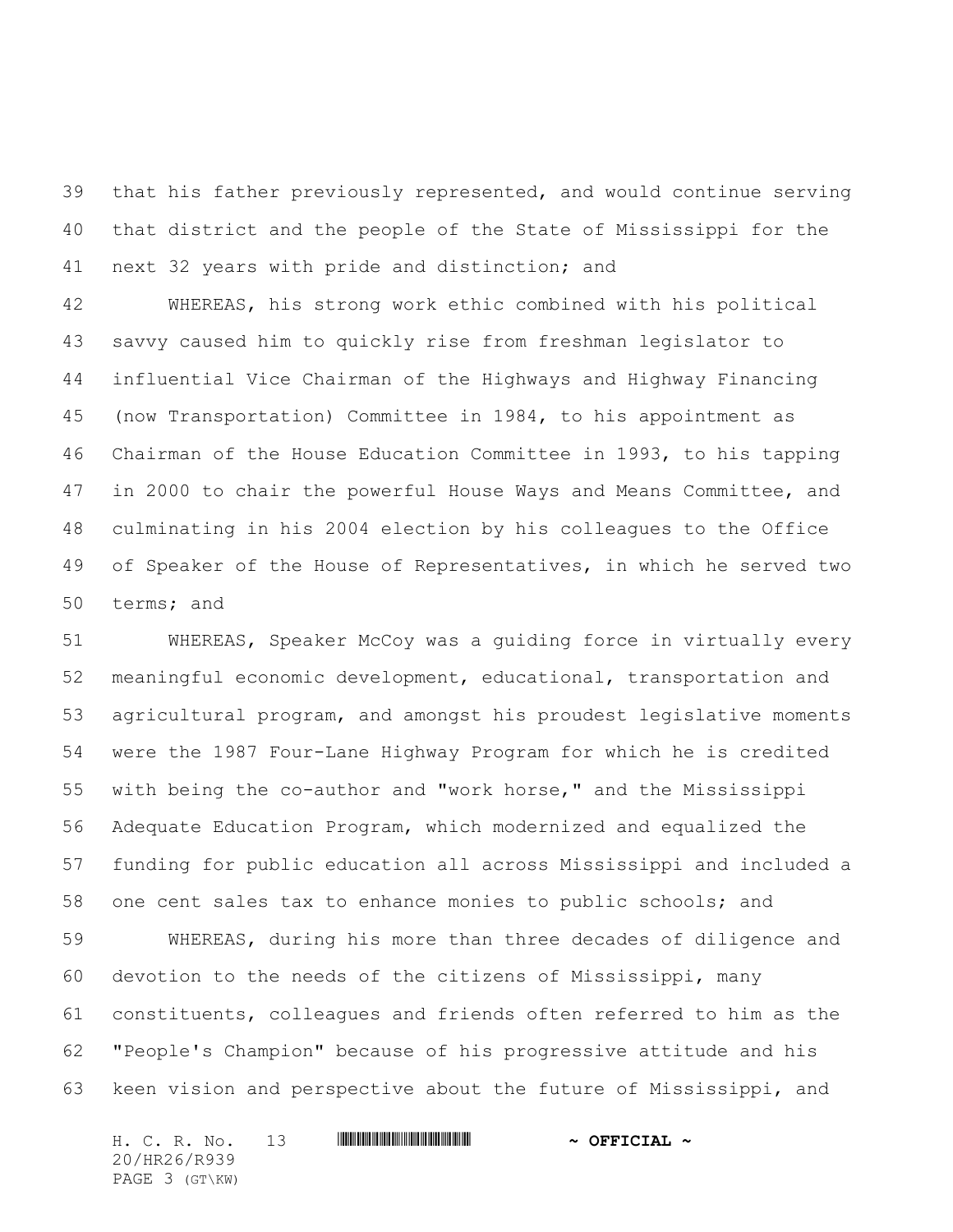as a strong advocate for programs benefiting the mentally challenged and his unwavering support of community colleges; and WHEREAS, during his time in the Legislature, Speaker McCoy's committee assignments have included: Agriculture, Apportionment and Elections, Education, Penitentiary, Highways and Highway Financing (Transportation), Appropriations, Management, State Library, Joint Congressional Redistricting, Joint Legislative Reapportionment, PERS, Juvenile Justice, Legislative Budget, Ways and Means, Investigation of State Offices, Rules, and Joint Legislative Code Compilation, Revision and Publication; and

 WHEREAS, because many people near and far cherished his great contributions to this state, his name has been given great honor in various ways, including having Group Homes in Booneville named after him, McCoy Hall on the campus of Northeast bears testimony to both his father and himself, and after his long and distinguished service, the Legislature recognized his unselfish and untiring contributions to the state he so loved by naming the Mississippi Department of Transportation Headquarters Building 82 across the street from the State Capitol, the William J. "Billy" 83 McCoy Transportation Building; and

 WHEREAS, throughout his life, he has been honored with many awards, but amongst his most cherished awards were Paul Harris Fellow, Trailblazers Award, Prentiss County Outstanding Citizen, MSU Alumnus of the Year, and being featured on the cover of Farm 88 Bureau Magazine; and

H. C. R. No. 13 **. AND AND AN ABSE AND A OFFICIAL ~** 20/HR26/R939 PAGE 4 (GT\KW)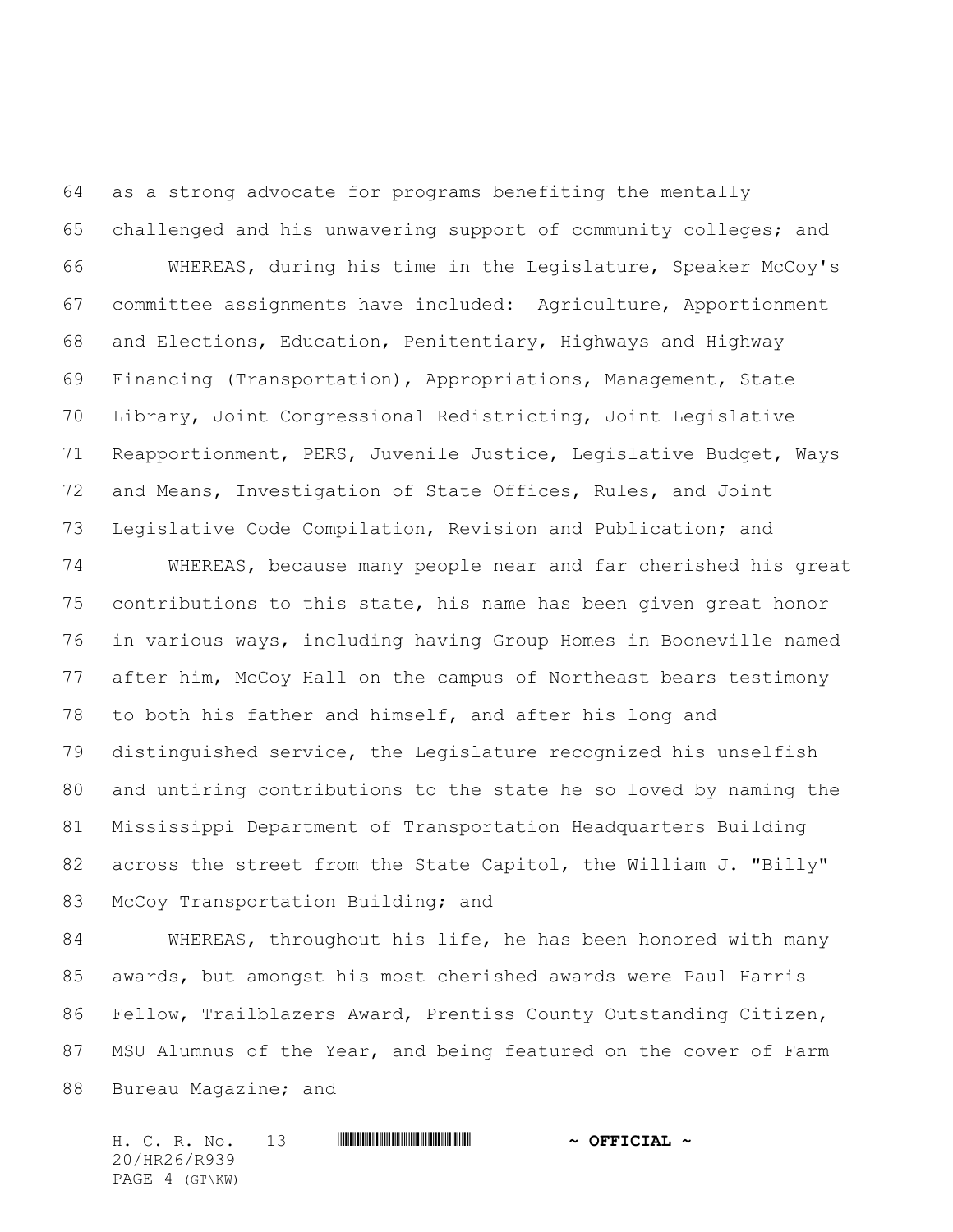WHEREAS, many articles and descriptions of Billy always have described him as a man who knew "from whence he came and whither bound" and he used common decency and respect for everyone and a work ethic derived from his "knot on a log" approach to getting 93 things done; and

 WHEREAS, while his celebrated public life is a matter of public record, Mr. William Joseph "Billy" McCoy was really a homebody, whose priority was loving his family and providing for them dearly; and

 WHEREAS, this champion of Prentiss and Alcorn Counties was commonly known in the back roads and country stores not as "Mister Speaker" but just plain, ole "Billy," unless you were his grandchild and affectionately called him "Bill"; and

 WHEREAS, a longtime member of the Gaston Baptist Church where he had served as a Deacon, Billy was also a faithful member of the Prentiss County and Mississippi Democratic Party, a 33rd Degree Scottish Rite Mason; and

 WHEREAS, a silently generous person, Billy always found time to remain active in many charitable causes, and was instrumental in encouraging thousands of young people to follow their dreams and to never forget their responsibilities to give back to society all they could for the benefits they enjoyed; and

 WHEREAS, the State of Mississippi, the members of the Legislature and citizens of Prentiss and Alcorn Counties will forever remember the statesman affectionately known as "Billy"

H. C. R. No. 13 **. AND AND AN ABSE AND A OFFICIAL ~** 20/HR26/R939 PAGE 5 (GT\KW)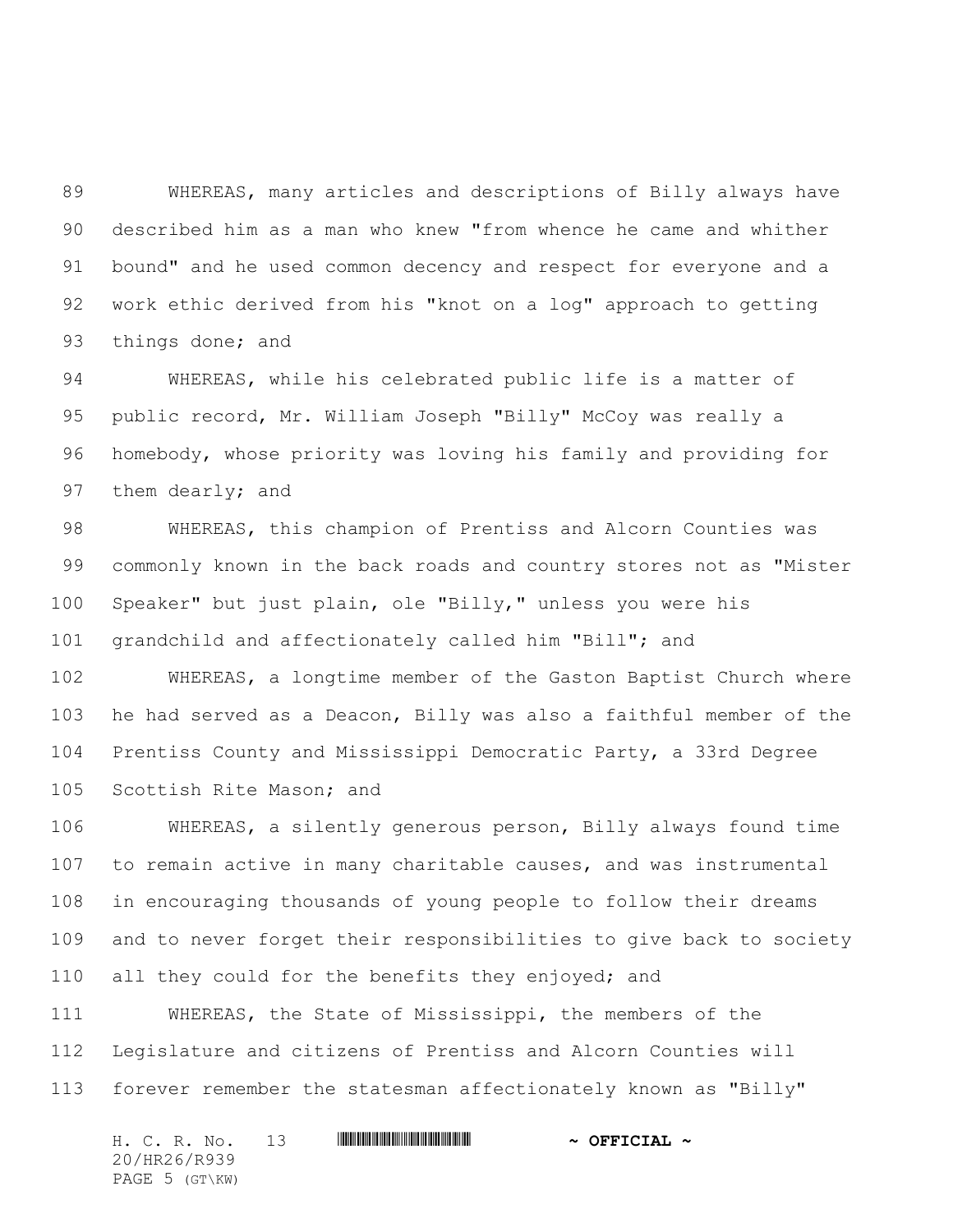McCoy, who lived his life with a passion and purpose to improve the quality of life for all Mississippians; and

 WHEREAS, to cherish his memory and honor his legacy, he leaves his beloved wife of 56 years, Edith Leatherwood McCoy, whom he married June 21, 1963; children, Sam and Kim; grandchildren, Lee, Tate, Jackson, Molly Beth and Chloe; great-granddaughter, McCoy; his sister, Mary Sue; sister-in-law, Barbara; his Leatherwood family, Joyce Blackwell, Charley Leatherwood, Mary Jewel Wade, Wayne Leatherwood and Glenda Lee; his confidant and 123 chief chauffeur the last few years, Jeff Williams; and a host of cousins, nieces, nephews, and friends all around Mississippi and the nation; and

 WHEREAS, it is the policy of this Legislature to honor and 127 commend the lives of outstanding Mississippi leaders, especially those such as Mr. William Joseph "Billy" McCoy, whose unparalleled public service, dauntless fortitude and remarkable dedication to his family and his community, bring honor to the great State of Mississippi:

 NOW, THEREFORE, BE IT RESOLVED BY THE HOUSE OF REPRESENTATIVES OF THE STATE OF MISSISSIPPI, THE SENATE CONCURRING THEREIN, That we do hereby mourn the loss and commemorate the life and legacy of Mr. William Joseph "Billy" McCoy, and express sincere and deepest sympathy to his family and friends upon his passing.

H. C. R. No. 13 **HARPE AND A CHALLET AND A OFFICIAL ~** 20/HR26/R939 PAGE 6 (GT\KW)